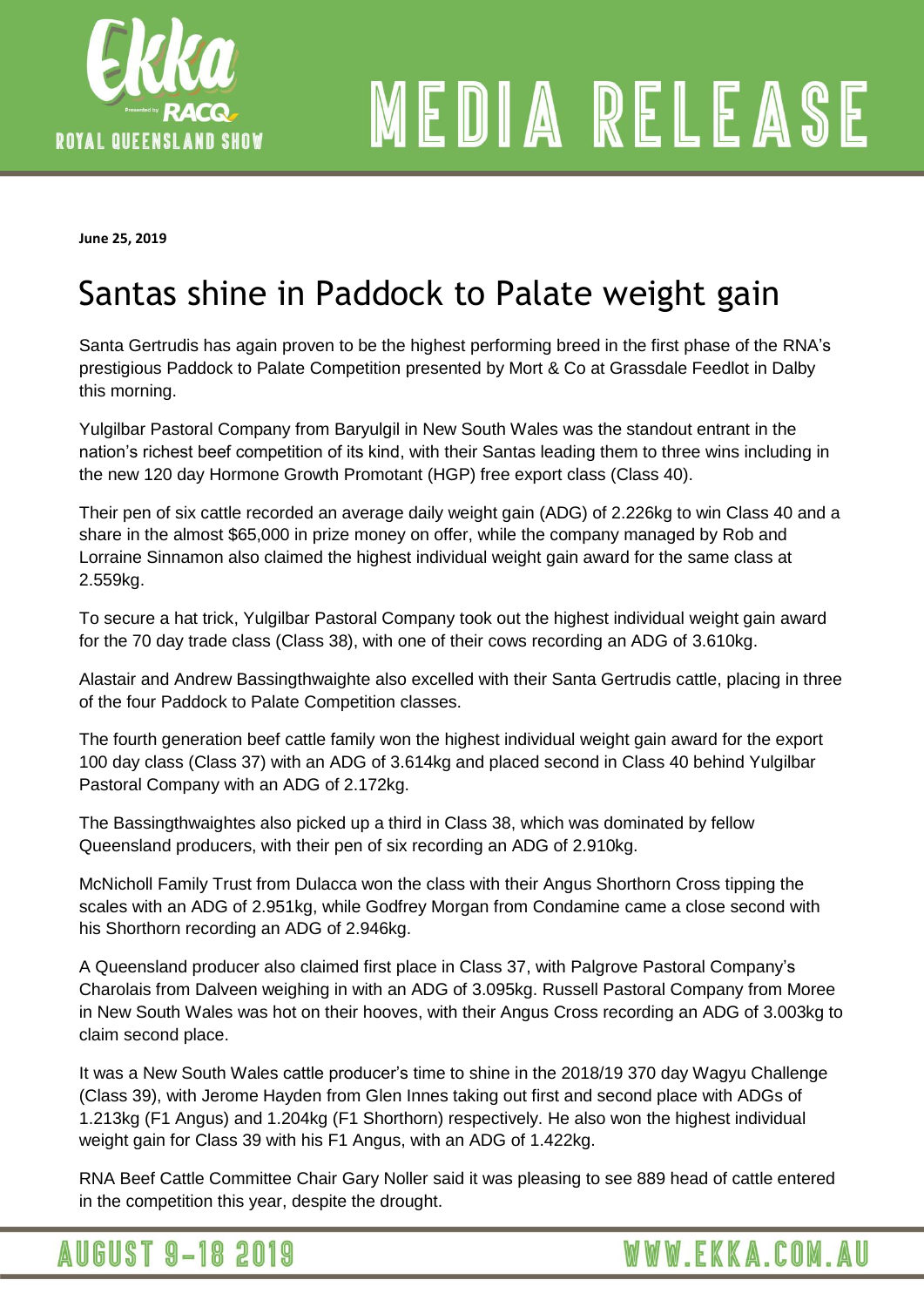

# MEDIA RELEASE

"Our entry numbers are the highest they've been since 2015, which shows just how resilient and determined our beef cattle producers are and how valuable the data from this competition is for their breeding programs," he said.

"We were thrilled to see more than 200 head of those cattle entered in our new HGP free export class, especially with consumer demand for HGP free beef rising.

"It was no surprise to see the Santa Gertrudis breed do well, as they often feature heavily in the top places in the weight gain phase - but they also have to perform well in the next phases in order to win overall."

Both the Paddock to Palate Competition and Wagyu Challenge will now move onto the second phase - a carcass competition.

Paddock to Palate is three phased comprising best aggregate weight gain; a carcass competition and an MSA eating quality competition, while the 2018/19 Wagyu Challenge is four phased finishing in a beef taste off judged by some of Queensland's top chefs.

The exhibitors who poll the highest aggregate scores across all phases of the four classes, will be awarded the overall prizes at an awards presentation dinner during the Royal Queensland Show (Ekka)'s Beef Week on Wednesday 7 August.

Proud sponsors of the Paddock to Palate Competition include Mort & Co; JBS Australia; Rabobank Australia; Zoetis; Elanco Animal Health; Grant Daniel Long; Super Butcher; Performance Feeds; Thompson Longhorn; the Australian Wagyu Association; Queensland Country Life; Australian Brahman Breeders Association; Edwin and Madeleine Cooke; Virbac; and Zee Tags.

## **RESULTS**

## **Class 37 - Rabobank Best Weight Gain for Pen of Six Grain Fed Steers (100 Day)**

1st - Palgrove Pastoral Company - Charolais - ADG 3.095kg - Dalveen QLD 2nd - Russell Pastoral Company - Angus Cross - ADG 3.003kg - Moree NSW 3rd - Jabinda Pastoral Company - Santa Gertrudis - ADG 2.958kg - Tambo QLD

#### **Class 37 - Zoetis Highest Individual Weight Gain**

1st - D & AD Bassingthwaighte - Santa Gertrudis - ADG 3.614kg - Wallumbilla QLD

#### **Class 38 - Elanco Animal Health Best Weight Gain for Pen of Six Grain Fed Steers (70 Day)**

1st - McNicholl Family Trust - Angus Shorthorn Cross - ADG 2.951kg - Dulacca QLD 2nd - Godfrey Morgan - Shorthorn - ADG 2.946kg - Condamine QLD 3rd - A & AD Bassingthwaighte - Santa Gertrudis - ADG 2.910kg - Wallumbilla QLD

#### **Class 38 - Elanco Animal Health Highest Individual Weight Gain**

## **AUGUST 9-18 2019**

## WWW.EKKA.COM.AU